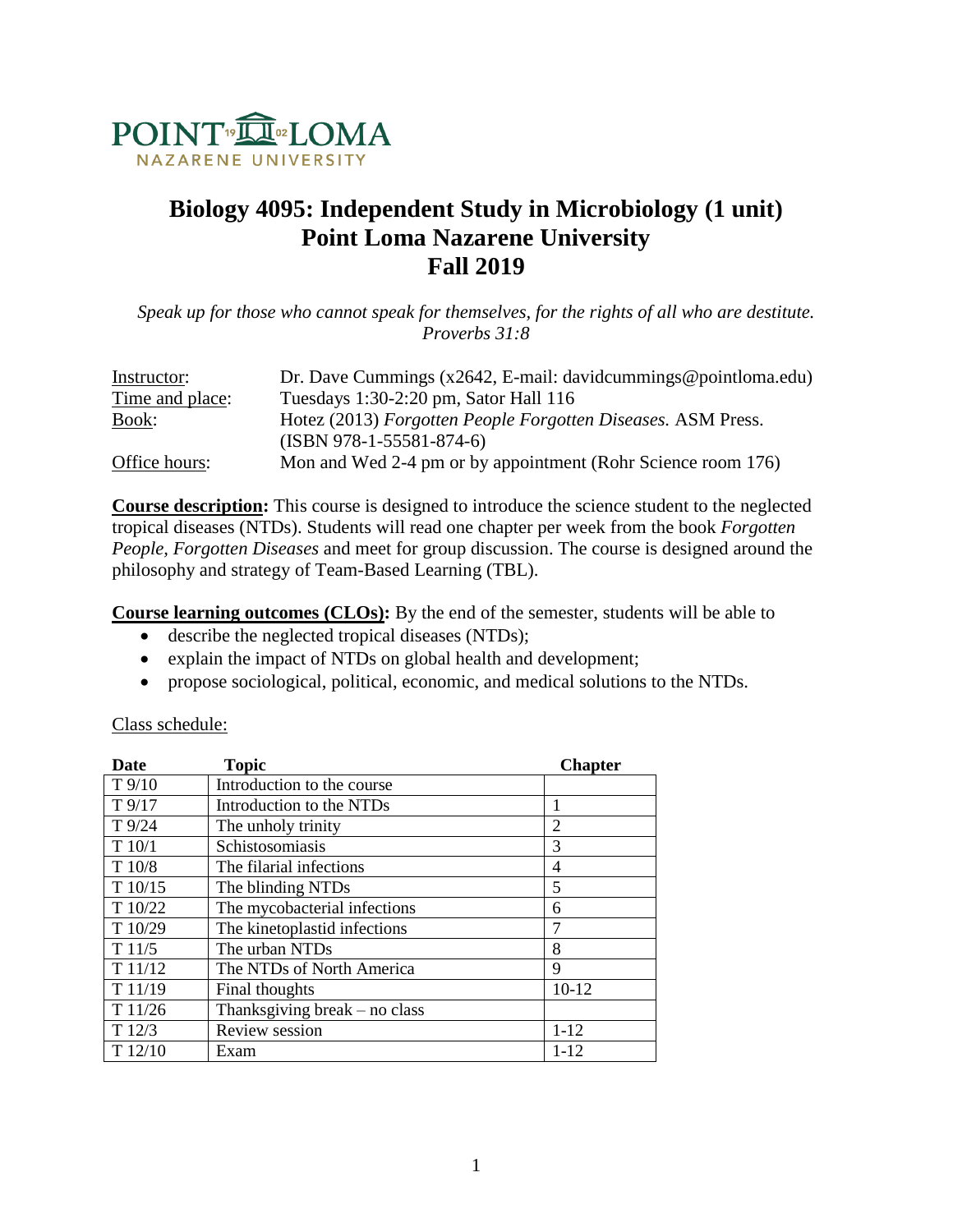#### **Assessment and grading:**

**iRATs (50 pts)** – Individual readiness assurance tests (iRATs) will be taken at the beginning of class each week. Each iRAT is a 5-question, multiple-choice quiz on the assigned reading for the week. 5 pts each.

**tRATs (50 pts)** – Team readiness assurance tests (tRATs) will be taken immediately after turning in the iRAT. As a team, students will take the same test as the iRAT, sharing the same score with one another. 5 pts each.

**AFEs (100 pts)** – Application-focused exercises (AFEs) will represent the majority of each class period. Your team will work through a guided discussion of the chapter and complete a set of questions for a shared grade. 10 pts each.

**Exam (100 pts)** – Individual students will take an open-book exam at the end of the semester.

| <b>Grade summary</b> |    |
|----------------------|----|
| iRATs                | 50 |
|                      |    |

| tRATs        | 50  |
|--------------|-----|
| <b>AFEs</b>  | 100 |
| Exam         | 100 |
| <b>TOTAL</b> | 300 |

| Letter grade earned |
|---------------------|
| A                   |
| $A -$               |
| $B+$                |
| B                   |
| $B -$               |
| $C+$                |
| $\mathcal{C}$       |
| $C-$                |
| $D+$                |
| D                   |
| D-                  |
| F                   |
|                     |

\*NOTE: Final percentages will be rounded to the nearest whole number and the letter grade assigned will be non-negotiable.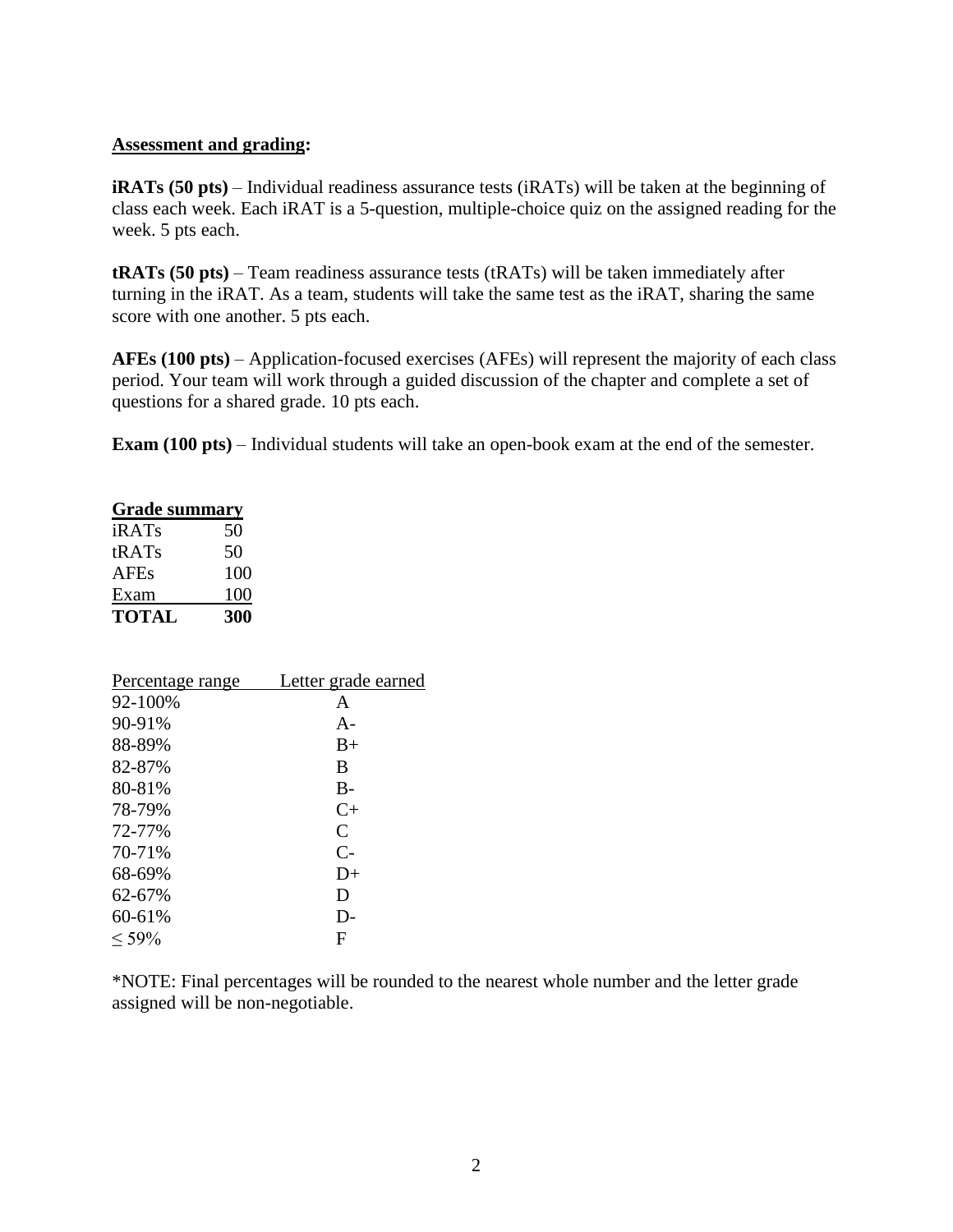# **Additional information**

## **PLNU Mission:** To Teach ~ To Shape ~ To Send

Point Loma Nazarene University exists to provide higher education in a vital Christian community where minds are engaged and challenged, character is modeled and formed, and service becomes an expression of faith. Being of Wesleyan heritage, we aspire to be a learning community where grace is foundational, truth is pursued, and holiness is a way of life.

**Academic accommodations:** While all students are expected to meet the minimum standards for completion of this course as established by the instructor, students with disabilities may require academic accommodations. At Point Loma Nazarene University, these students are requested to file documentation during the first two weeks of the semester with the Academic Support Center (ASC), located in the Bond Academic Center. This policy assists the University in its commitment to full compliance with Section 504 of the Rehabilitation Act and the Americans with Disabilities Act. Section 504 (a) prohibits discrimination against students with special needs and guarantees all qualified students equal access to and benefits of PLNU programs and activities. Once the student files documentation, the ASC will contact the student's instructors and provide written recommendations for reasonable and appropriate accommodations to meet the individual learning needs of the student.

If you have a diagnosed disability, please contact PLNU's Disability Resource Center (DRC) to demonstrate need and to register for accommodation by phone at 619-849-2486 or by e-mail at [DRC@pointloma.edu.](mailto:DRC@pointloma.edu) See [Disability Resource Center](http://www.pointloma.edu/experience/offices/administrative-offices/academic-advising-office/disability-resource-center) for additional information. Students with learning disabilities who may need accommodations should also discuss their needs with the instructor during the **first two weeks** of class.

**Academic honesty:** Students should demonstrate academic honesty by doing original work and by giving appropriate credit to the ideas of others. As explained in the university catalog, academic dishonesty is the act of presenting information, ideas, and/or concepts as one's own when in reality they are the results of another person's creativity and effort. Violations of university academic honesty include cheating, plagiarism, falsification, aiding the academic dishonesty of others, or malicious misuse of university resources. A faculty member who believes a situation involving academic dishonesty has been detected may assign a failing grade for a) that particular assignment or examination, and/or b) the course following the procedure in the university catalog. Students may appeal also using the procedure in the university catalog. See Academic Policies for further information.

**FERPA policy:** In compliance with federal law, neither PLNU student ID nor social security number should be used in publicly posted grades or returned sets of assignments without student written permission. This class will meet the federal requirements by distributing graded work individually and posting grades securely in Canvas. Also in compliance with FERPA, you will be the only person given information about your progress in this class unless you have designated others to receive it in the "Information Release" section of the student portal. See Policy Statements in the undergrad academic catalog.